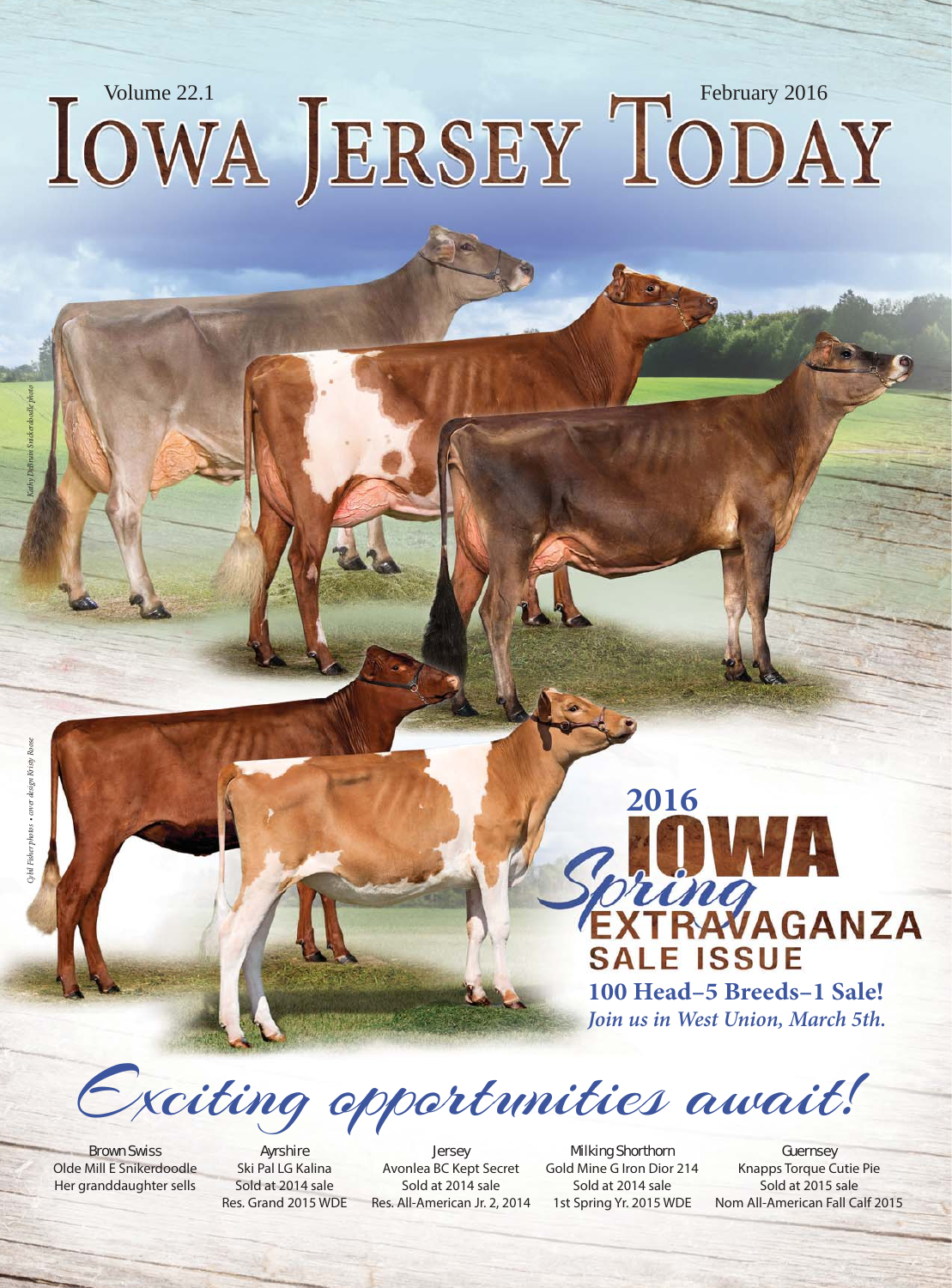Officers

**President: Jeff Holtz** 24821 13th St. Maquoketa, IA 52060 563-652-4480

**Vice President: Harvey Metzger** 2187 110th St. Larchwood, IA 51241 712-478-4627

**Secretary/Treasurer: Jennifer Zumbach** 2037 330th St. Coggon, IA 52218 563-580-8852 \* iowajerseycattleclub@yahoo.com

**AJCA Director: Edward Kirchdoerfer** 234 Country Road 317 Cape Girardeau, MO 63701 • 573-334-3769 • eakirch@yahoo.com

**AJCA-NAJ Representative: Shawn Styer** 614-266-2419 • SStyer@usjersey.com

Check out our IJCC page on the AJCA website www.usjersey.com! ALSO- join us on Facebook...

The Iowa Jersey Today is published three times annually by the Iowa Jersey Cattle Club for the Iowa Jersey Cattle Club. All correspondence and submissions should

be directed to the IJCC. **New Subscription Rates are \$15 for one year & includes an associate membership in the Iowa Jersey** 

**Cattle Club, and \$25 for one year and includes an active membership.**  Checks should be made out and sent to the **Iowa Jersey Cattle Club** Jennifer Zumbach 2037 330th St. Coggon, IA 52218-8506 **Phone**: 563-580-8852

# Iowa Jersey Today Advertising Rates

There are several sizes to accommodate any need. Please contact Jennifer Zumbach if you have any questions.

#### **Next issue will go out in May-June 2016.**

| <b>Farm Business Ads</b> |      | <b>Company Ads</b>   |      |
|--------------------------|------|----------------------|------|
| Full Page--              | \$50 | Full Page-\$100      |      |
| $\frac{1}{2}$ Page--     | \$35 | $\frac{1}{2}$ Page-- | \$70 |
| $\frac{1}{4}$ Page--     | \$30 | $\frac{1}{4}$ Page-- | \$60 |
| Credit card--\$25        |      | Credit card--\$50    |      |

THREE Full Page Farm ads are only \$130 if paid in full with first ad.

Three Company ads are \$285 if PIF with 1st ad.

2 *Iowa Jersey Today*- February 2016

# *February 2016**Iowa Jersey Today Volume 22.1 Iowa Jersey Cattle Club owa*

#### *<u>On the Cover</u>*

Kristy Roose designed our Special Sale cover this year higlighting past consignments' honors! *No less than 10 2015 AA Nominations from various breeds were purchased through this sale!*

## *Calendar of Events alendar of*

March

 4 IA Ayrshire Winter meeting, Best Rest Inn, West Union 7:30 meal, meeting to follow-EVERYONE WELCOME (Sale Preview @ fairgrounds 5-??)

5 Iowa Spring Extravaganza Sale, West Union, Fayette County fairgrounds 11:00

 **19 IJCC Annual meeting, Country Junction, Dyersville, 11:30 meal, meeting to follow.** April

 2 NICC (Northeast Iowa Community College) Annual Sale, Fairgrounds,West Union. May

 14 The Prairieland Production Sale, West Union, Fayette County fairgrounds June

1 IJCC Youth Award Applications DUE

August

12 Iowa State Fair Open Jersey Show, FRIDAY, 8:30 am

 13 Iowa State Fair Junior Jersey Show, SATURDAY, 7:30 am September

15-17 National Cattle Congress, Waterloo, IA Open Show-16th, Youth Show- 17th

### *Table of Contents able of*

| <u>==================</u>                                                                           |                |
|-----------------------------------------------------------------------------------------------------|----------------|
| Index to Advertisers / Calendar of Events / <i>Iowa Jersey Today</i> Advertising rates ------------ | $\mathcal{L}$  |
| Editorial / President's Perspective / Vice President's Message / Area Rep. ------------------ 3     |                |
|                                                                                                     | $\overline{4}$ |
|                                                                                                     |                |
|                                                                                                     |                |
|                                                                                                     |                |
|                                                                                                     |                |
|                                                                                                     |                |
|                                                                                                     | 31             |
|                                                                                                     | – BC           |
|                                                                                                     |                |

### **Index to Advertisers**

| Arthuracres ----------------------------------- 22-23 | Knapp Time Dairy --------------------------          | 28 |
|-------------------------------------------------------|------------------------------------------------------|----|
| Bushman Dairy -------------------------------- 29     | Kunde Jersey Farm ------------------------           | 26 |
| Cinnamon Ridge Dairy --------------------- 31         | Kunde's Golden Dairy -------------------- 18-19      |    |
| Covington Jerseys --------------------------- 10      |                                                      |    |
|                                                       | Multi Rose Jerseys ----------------------------- 20  |    |
| Hei-Bri Jerseys -------------------------------- 16   | Rock Bottom Dairy ------------------------- 27       |    |
| Highview Farms ------------------------------ 21      | Schulte Bros. -------------------------------- 14-15 |    |
| Holtz View Farm ---------------------------- 12       | Strottmann Jerseys -------------------------- 31     |    |
| Iowa Spring Extravaganza Sale ---------- 6-7          | Summit Farm ---------------------------------- 13    |    |
| JMS - Prairieland Sale ----------------------- BC     | Wapsi-Ana Swiss, Jerseys & Holsteins -- 5            |    |
|                                                       |                                                      |    |

# IOWA JERSEY CATTLE CLUB MEMORIAL SCHOLARSHIP<br>The object of this scholarship is to help further the education of worthy IJCC Junior members. It is awarded during

the annual IJCC Summer Picnic annually. It is funded by:

1. A special trust fund set up by the club and overseen by the Secretary-Treasurer

2. Donations received from individuals commemorating former (or current) IJCC members & the Jersey Community. Donations have been made and the scholarship is given in the name of the following people (denotes contributor): Howard Lyon (Lyon family), deceased members (IJCC), John Taylor (IJCC), James Stock (IJCC), Eric Krekel (IJCC), Frieda Gates (IJCC), Ivan Gates (proceeds from a picture which was sold), Frank Scott, Pam Storbeck (IJCC, family), Joe O'Neil (IJCC), Jacob Pleis (IJCC, family), L. Claire Gates ('05 Iowa Jersey Sale donations, family, IJCC), Earl Lyon (IJCC), Robert Cline (IJCC), Joyce Muller (IJCC, family) and Gene Krekel (IJCC, Lyon Jerseys), Helen Lyon (IJCC, Robert Lyon, Lyon Jerseys), Russell "Bud" Lyon (IJCC, Lyon Jerseys), Ryan Graber (IJCC), Mary June Metzger (IJCC), and Brodie Lantzky (IJCC), Don Bauwens (IJCC), Anna Mary Kunde (IJCC), Norma "Duffy" Lyon (IJCC, Dennis and Cheryl Cline, Dave and Jennifer Zumbach, Lyon family-Duffy memorial), and Wendell Nicklin (IJCC), Arla Lyon (IJCC), Carole Core (IJCC), Scott Eberling (IJCC), Greg Lyon (IJCC), Mark Lyon (IJCC), Lyle and Edna Core (IJCC). The IJCC donates money toward the scholarship in lieu of sending flowers for the services. Thank you to all who make this scholarship possible by contributing in memory of IJCC members and members of the Jersey Community. Please contact Jennifer Zumbach for information about the IJCC Memorial Scholarship.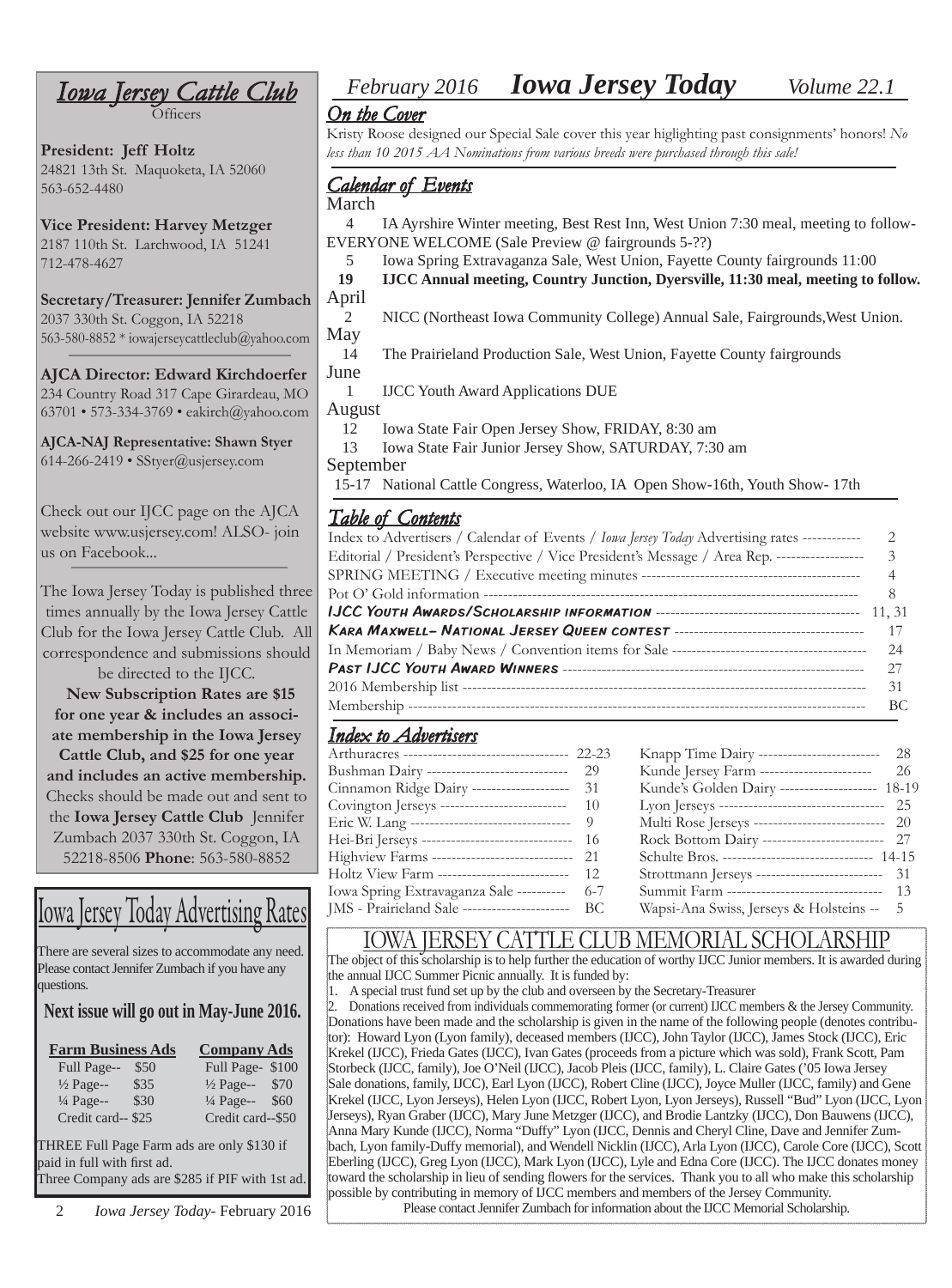

### **President's Perspective**

I hope that this issue finds you all in good health. Well we all know Spring is hopefully just around the corner. We all hope anyway. It seems like the older a person gets the more a person dislikes the cold weather. At least with me that is the case with me. Summer

can't come soon enough! but before Summer gets here Spring must come and with Spring comes the Iowa Spring Extravaganza Sale March 5th in West Union. Looks like another tremendous sale being put together by the sales staff. Please come and support our sale.

It looks like this is one of the best times to own Jersey cattle. Registrations are up and lots of cattle were being transferred last year according to the American Jersey Cattle Club. The demand is there so lets keep up the great work we are doing to promote our great Jersey cow. With that I better get this off to Jennifer. Hope to see you all at the Spring sale or at our State Jersey meeting in Dyersville.

Until next time, *Jeff Holtz*



# **Representative Comments**

Happy February Iowa Jersey Breeders,

As winter has finally left its mark in much of Iowa I think it's safe to say we're all anxiously waiting spring! With spring I am excited for the upcoming spring sales. We have scheduled our annual Prairieland Production

Sale in West Union, IA on May 14th. We are currently accepting consignments now! This has been a tremendous sale for the Jersey Breeders in the Midwest, don't miss your chance to take advantage of the continually strong Jersey market in the upper Midwest!

I look forward to seeing the Iowa Jersey Breeders at the State Meeting on March 19th in Dyersville.

As always, don't hesitate to contact me with questions, and let me know of anything that I can do to help assist you!

#### *Shawn Styer*

Central Plains Area Representative, American Jersey Cattle Association 614-266-2419  $\diamond$  sstyer@usjersey.com

**1. Be Impeccable with your Word:** Speak with integrity. Say only what you mean. Avoid using the Word to speak against yourself or to gossip about others. Use the power of your Word in the direction of truth and love.

**2. Don't Take Anything Personally:** Nothing others do is because of you. What others say and do is a projection of their own reality, their own dream. When you are immune to the opinions and actions of others, you won't be the victim of needless suffering.

**3. Don't Make Assumptions:** Find the courage to ask questions and to express what you really want. Communicate with others as clearly as you can to avoid misunderstandings, sadness and drama. With just this one agreement, you can completely transform your life.

**4. Always Do Your Best:** Your best is going to change from moment to moment; it will be different when you are healthy as opposed to sick. under any circumstance, simply do your best, and you will avoid self-judgement, self-abuse and regret.

from **The Four Agreements**



# **Vice President's Message**

Old Man Winter keeps life interesting in northwest Iowa. Last week left us with 5 to 6 inches of snow and two days of 40 mph wind with more forecast for next weekend.

We congratulate those that attended the All-American and represented our state. It

was exciting to read of your success. Let's all try to support our upcoming spring club activities.

Until Next Time, *Harvey Metzger*

## **Editorial**



*I really hope you enjoy this issue!* I love working with all the advertisers and contributers to put together such a great magazine! You'll find many familiar and a few new sale advertisers. It's fun to work with all of them to spotlight their latest updates. As I was unpacking binders with past *Iowa Jersey Todays*, I noticed I've been editing

this for the IJCC since I took over as Secretary for Norma Plies in 1999. Could it really have been 17 years ago? Not sure where the time has gone; I'm certainly not getting older! It has come a long way since my first issue and I continue to be so proud to work with other Jersey breeders and businesses with each issue! Thanks to Kristy (Schoof) Roose for lending her design expertise by designing the front cover of this issue! This young lady does fantastic work!

The plan is to get this to the printers before baby #4 makes its arrival. I am due Valentine's Day, though I'm used to being a week or more late. We are getting well adjusted after our move last Easter. It's harder to keep track of 3 high-energy kids in the bigger house! More places to hide and run! I think I may have to crawl under the boys' bed after baby comes. Will just brought me a dried up banana peel last night that he "found" under there. Wonder what else has taken up the space. They have toys in and out of it so I really didn't think much else would stay long, but I might be wrong! On the plus side, they can quickly jump in with dad to help haul manure, scrape lots, harvest and soon spring field work. A few times, he's gotten done with his chores early they stayed home while I go up for chores. A little break for mom never hurts!!

I'd be great to see you at West Union for the Spring Sale. Whether you plan to buy or watch, it's sure to be an incredible day! *Congratulations to the sale staff for all their hard work and to consignors for making this a must-attend event!* We will give out the third Pot O' Gold checks this year. JUNIORS- Take a look on page 8 for information on how you can get involved in this program.

We are looking forward to seeing many of you too at the Annual Spring meeting at the Dyersville Country Junction. Please bring your family for the excellent food and enjoy the conversation and club discussion. We plan get through the club business quickly to give you enough time to get home for milking.

There are many Jersey Youth opportunities coming up- I've listed some on pages 11 & 31. Please take advantage of them! Have a great spring! Proudly yours, *Jennifer Zumbach*

" $A$  Good Life is when you assume nothing, do more, smile often, dream big, laugh a lot and realize how blessed you really are with what you have."

Zig Zigler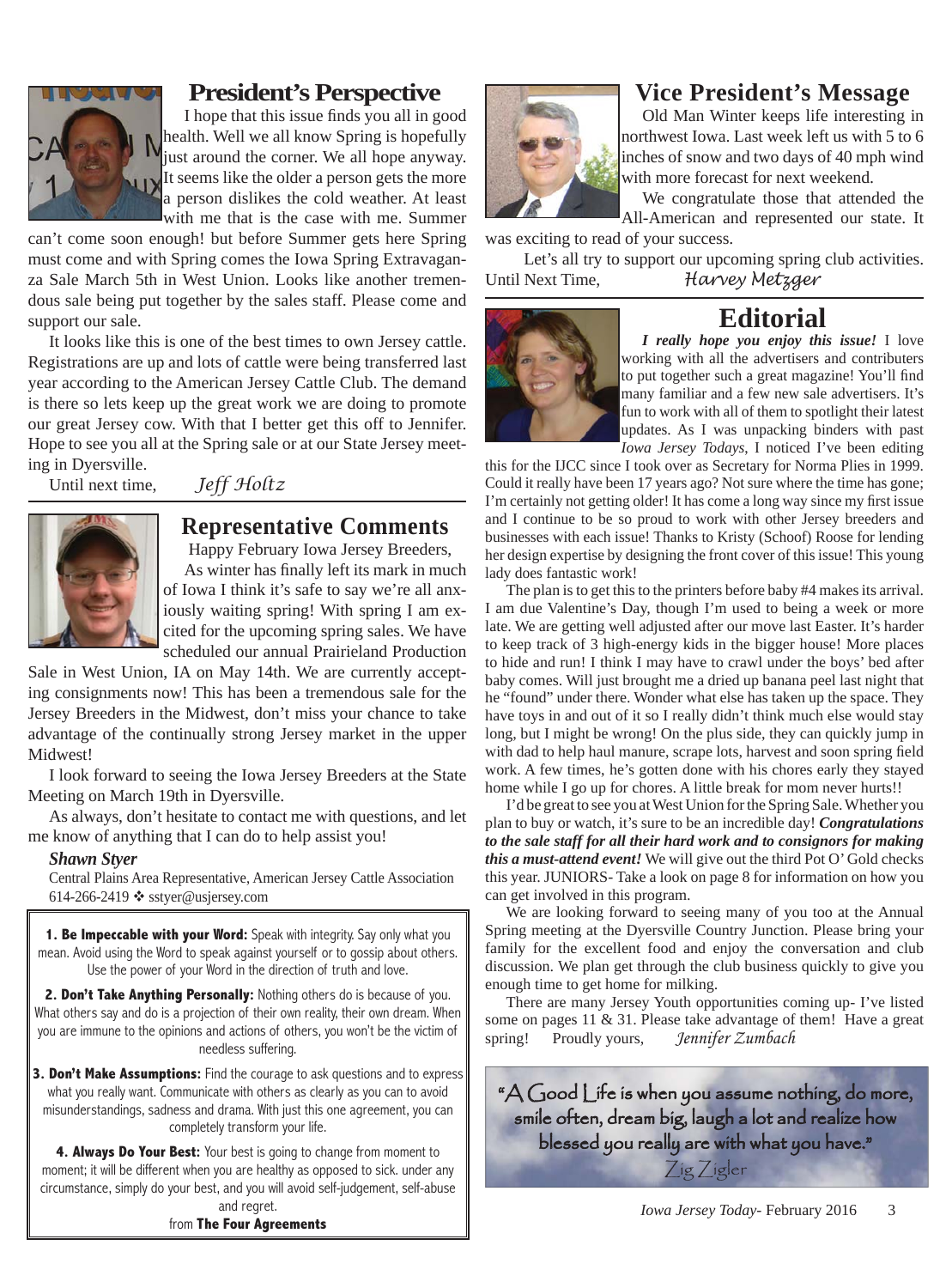# **2016 IJCC SPRING MEETING**

The Annual Meeting of the Iowa Jersey Cattle Club will be held on

# *Saturday, March 19* at the *Country Junction, Dyersville at 11:30.* Order directly from Country Junction's delicious menu.

| <i>Topics up for discussion</i>        |
|----------------------------------------|
| • State Sale                           |
| $\bullet$ Pot O'Gold Sale              |
| • Other future IJCC activities         |
| <i>i</i> • <i>Election of Officers</i> |
| • Iowa JMS Prairieland Sale            |
|                                        |



*Please join us for the meal, conversation and discussing the Iowa Jersey Cattle Club business.*

# *2016 Executive Meeting minutes* The Executive meeting for the Iowa Jersey Cattle Club was held on January 14, 2016. Meeting was called to order by

President Jeff Holtz at 7:05pm.

The following business was discussed. State sale is March 5th in West Union. The Commission for Jersey animals will be 17% with 2% returning to the IJCC. Ayrshire Association charges 15% commission on all other animals. The Winter Iowa Jersey Today will again feature the sale ads. Deadline is January 25th. The Sale will again offer online bidding- Initial sale setup looks like 35 Jersey, 35 Ayrshire, 10 Guernsey, 10 Milking Shorthorn and 10 Brown Swiss. We are looking for 3 Pot O' Gold calves for the 2016 sale. Possibly born in July-August- Tim Covington and Harvey Metzger are on committee. Jennifer will contact two youth who purchased calves to see if they are eligible to compete in the contest this year. Discussion for Pot O Gold dispersed funds for 3, 2 and 1 animals completing contest. Tim Covington suggested %- 50/30/20 for years of 3 and on years of 2- the 20% would go into scholarship fund. Jennifer will check with Tim Covington and Brian Lantzky to get their further thoughts on the discussion.

Spring meeting will be March 19, Country Junction at 11:30am, attendees can order off the menu. We may look at other locations in the future. Jennifer will send out the postcard with information.

Iowa State Fair- Open Show is Friday, Aug 12 with Jeff Stephens, Troy, ON, judge. Junior Show is Saturday, Aug 13. The IJCC will again award a shoulder bag with the Jersey cow on it to the top Jersey senior team and individual of the 4-H Dairy Judging contest. The Boulevard of Breeds will run the same as last year. Jeff asked about an award given in the past that could be reinstated- there was once and award given to the top Jersey (Jr., Int., and Sr.) Showman. Jennifer will print products off USJersey website for discussion at the spring meeting. PDCA meeting will be January 30. Jeff will bring updates to the spring meeting.

The Prairieland Sale will be at West Union this spring. Date not yet set. Not sure if it is online. The IJCC will have a foodstand again for the sale.

The 2015 financial report was reviewed and compared to the budget. All items were near or on budget. The full report will be reviewed at the March meeting and printed in the Spring Iowa Jersey Today. Jeff and Harvey wanted to add increase in Secretary Pay to March meeting agenda.

Jennifer also noted the NICC Cow nomination form had been mailed out and deadline is Jan 29th. Great opportunity to nominate some Iowa cows to be seen in the Hall of Breeds and the Dairy Center, Calmar.

Doug and Jody Fairbanks, Anamosa were suggested as possible Summer picnic locations. Jennifer will check with them.

AJCA Award nominations –Dr. Ronald Horst was resubmitted for Meritorious Service.

Nick Bagge and Mikayla Lien will be nominated for the AJCA Youth Achievement awards.

The meeting was adjourned at 7:50pm.

Respectfully submitted, Jennifer Zumbach, Secretary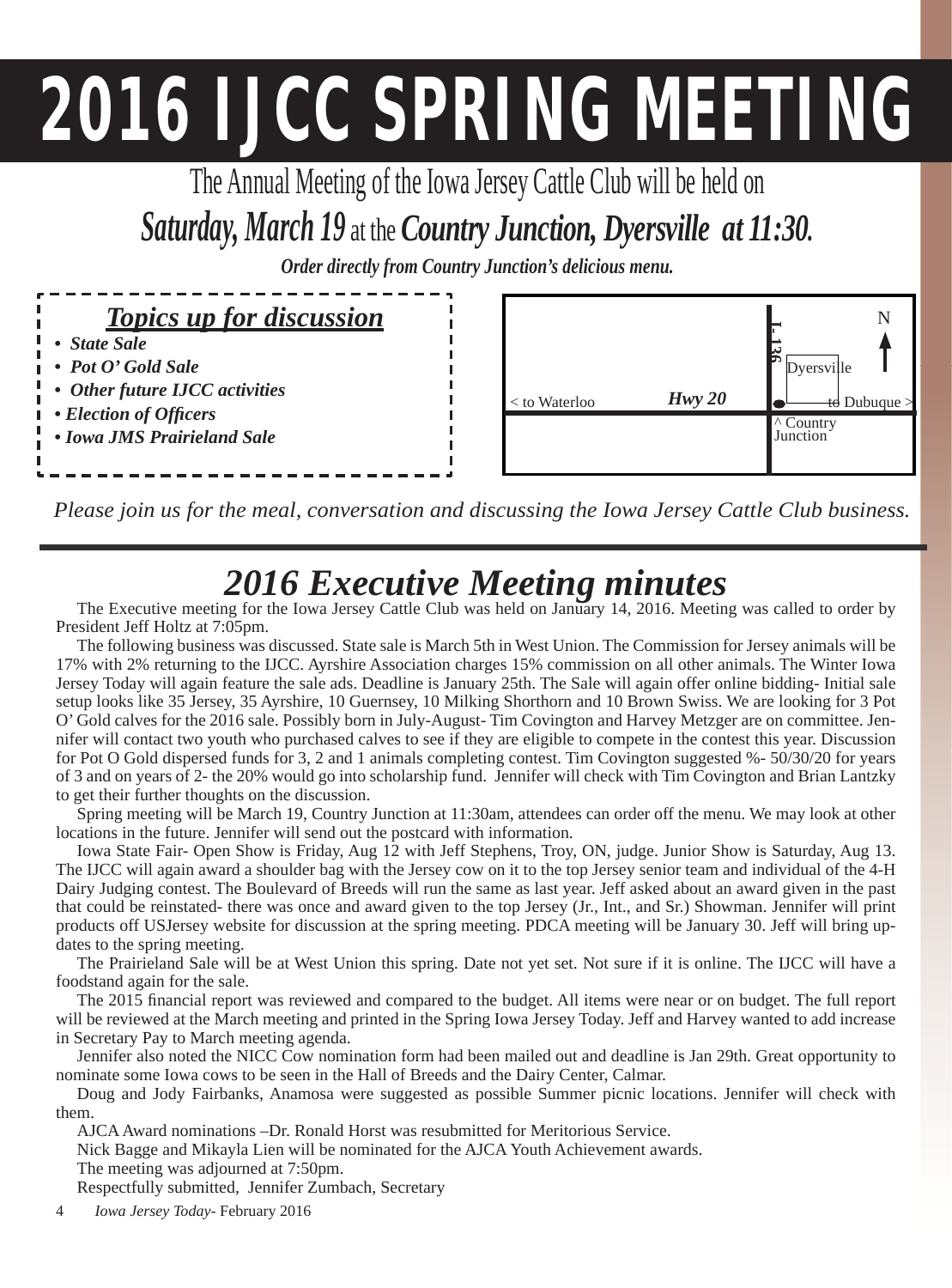# Hawkeye **Pot O' Gold**

The **Hawkeye** Pot 0' Gold Sale is open to all Juniors (regardless of their state of residence) between the ages of 7 and 20 (inclusive) on January 1 of the sale year.

 The members of the Iowa Jersey Cattle Club established the Hawkeye Pot O' Gold Sale to provide Juniors the opportunity to purchase outstanding heifers for both type and production for the foundation of their future herds and a chance to win back some of their purchase price by doing a good job of raising and milking their animal.

Twenty-five percent (25%) of the gross of these sales will be set aside as a Pot O' Gold fund. This will be awarded to the Juniors whose calves purchased in this sale have the highest Combined Fat and Protein actual pounds, provided they calve before reaching 30 months of age. Records must be made on DHIA, regularly, organized DHI or any form of test recognized by the IJCC Pot O' Gold Committee.

 All heifers must be tested in the DHI or DHIA herd owned by the purchaser, parent or legal guardian – except in the event this is not possible, a written request may be made to the Committee for permission to test the heifer in another herd in an adjoining county or area. Loss, death or transfer of ownership of any purchase before the record is completed eliminates that heifer and owner from the competition.

Of the heifers completing the contest qualifications- 1st place will receive 50%, 2nd place will receive 30% and 3rd place will receive 20% of the pot. In the event of only one or two completing the qualifications, remaining money will be placed in the travel expense fund for youth attending Louisville for the first time through the Iowa Jersey Cattle Club request program. *Contact Tim Covington with questions at tim@covingtonjerseys.com or 641/414-5862. Checks will be dispersed at this year's sale for heifers purchased in 2013! Edited 1-15-16*

 **2016 Consignments**

*Hei-Bri Wildfire Claire {6}* 

BORN 10/10/2015 *Sire: Ahlem Galvanize Wildfire {5} Dam: Hei-Bri Jax Chaos, EX 90* 6-02 305 2 25130 5.3 1336 3.6 913 *2nd Dam: Hei Bri At Ease Choco, VG 81* 

Consignor HeiBri Jerseys, Hawkeye, IA



*Sire: Kunde Plus Ole{4} Dam: GR Zumbach Country Serenity* 2-00 47 1850 97 57 - 17695ME

BORN 11/30/2015

*2nd Dam: PR Zumbach Legion Surgeon, VG 87* 3-04 305 26360 4.4 1159 3.4 890 Just Fresh 86 lbs. first test Consignor Jennifer Zumbach, Coggon, IA

# *Covington Rocker Lona*

BORN 10/28/2015

*Sire: Covington Metalica Rocker-ET Dam: Covington Milestone Liz, VG 86 2nd Dam: Covington King Lona, VG 81 3rd Dam: Michaels Booker B Lora, EX 91 6th Dam: Duncan Laddies Sooner Lora, EX 94*

Consignor Covington Jerseys LLC, Leon, IA



take a look at building your herd and possibly earning money back in the future!

Purchase one of these fine heifers at the 2016 Sale!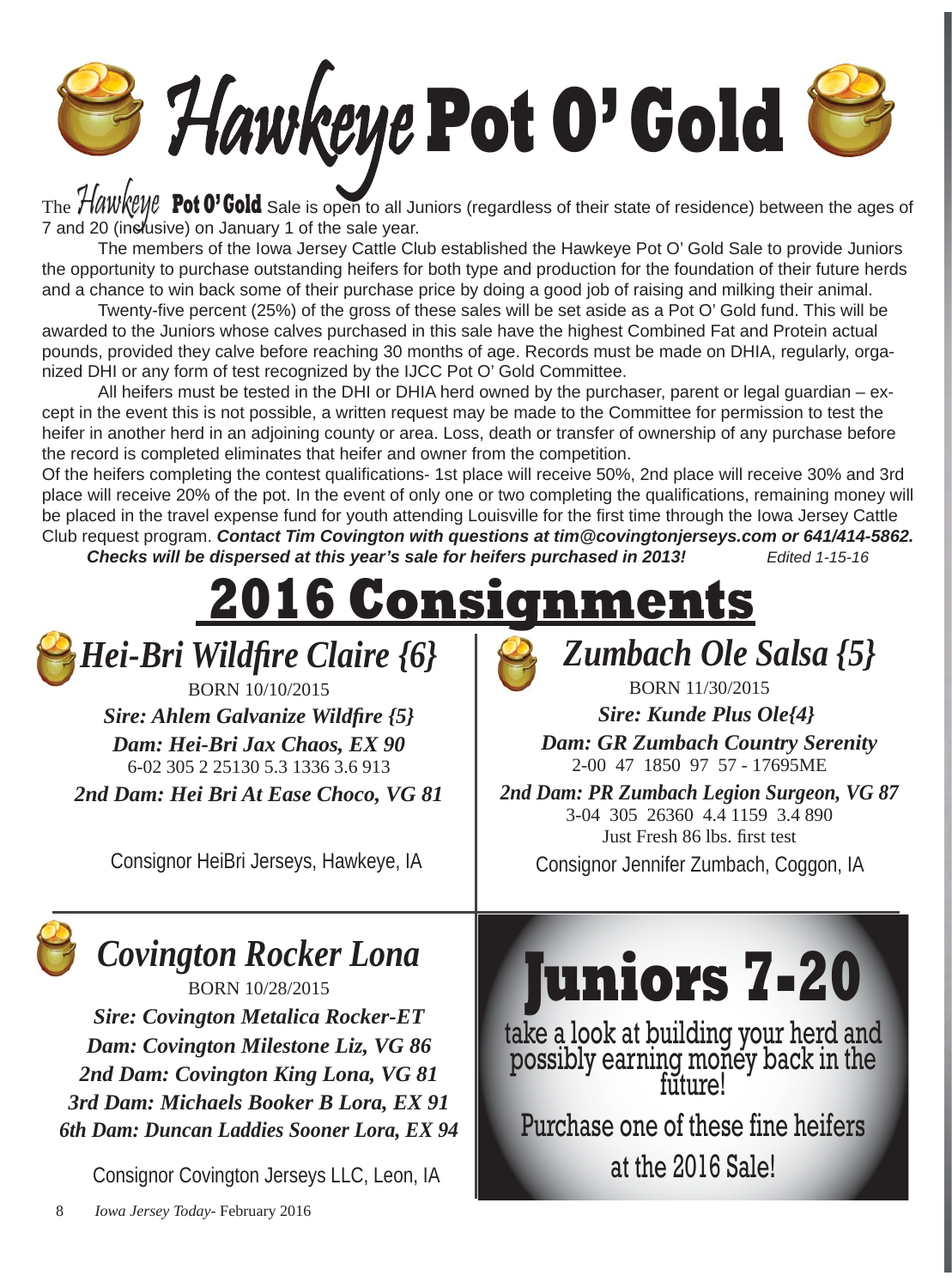# Iowa Jersey Cattle Club Youth Awards

- *Iowa Jersey Breed Award- Youth ages 16 to 19 encouraged to apply. The application is judged by the IJCC Executive Committee.* It is available to any IJCC Junior member who has an outstanding Jersey Youth career. *The winner of this award receives a Jersey heifer calf & is nominated for the National Jersey Junior Achievement Contest the next spring.*
- *Iowa Jersey Cattle Club Annual Memorial Scholarship is awarded to an Iowa Jersey youth planning* to or attending an institution of higher learning (two or four year school). The winner is also nominated for the National Jersey Junior Achievement Contest this fall. Applications are available upon request. The Scholarship is \$500, paid at end of first collegiate semester.
- *Iowa Jersey Princess* You must be between the ages of 16 and 21, and involved in raising Jerseys. As Iowa Jersey Princess, you will have the opportunity to represent the Jersey Breed in the Iowa Dairy Princess Pageant this August. You will be asked to hand out ribbons during the Iowa State Fair Junior & Open Jersey Shows and help at the State Jersey Sale. Additionally you will be eligible to represent Iowa at Louisville in November in the National Jersey Queen Contest.

# ALL STATE APPLICATIONS ARE DUE JUNE 1st. *If you are interested in applying for one of the*

*above Iowa Jersey Cattle Club Youth awards, please obtain an application online http://jerseysites.usjersey.com/ iowajerseys/activities.htm or by contacting the Jennifer Zumbach at iowajerseycattleclub@yahoo.com or 563-580-8852.* 

*You must be an IJCC Junior member- if you are not yet- send \$1 Junior Membership to IJCC- Jennifer Zumbach 2037 330th St. Coggon, IA 52218 by June 1st. All State awards will be announced at the Summer IJCC Picnic.*

# **AJCA JERSEY SCHOLARSHIP APPS. DUE JULY 1**

The AJCA Scholarship Program provides financial support for Jersey youth enrolled in colleges or universities or, in some cases, youth seeking hands-on experience in the development and management of Registered Jersey™ cattle.

 Applicants must be a junior or life member of the American Jersey Cattle Association upon submitting their application. A minimum grade point average of 2.5 (on a 4.0 scale) is required to apply for these scholarships. A copy of the applicant's high school or college transcript must be included with the application form.

 The largest award is the Russell–Malnati Scholarship for Advanced Studies of \$5,000. Undergraduate students who have completed *at least* one-half of coursework credit hours required for a degree in dairy science, animal science *(dairy emphasis)*, large animal veterinary practice, dairy production or manufacturing, or dairy product marketing, and graduate students in those program areas are eligible to apply.

The William A. Russell Memorial Scholarship of \$1,000 will be presented to a student who will begin a program of study at an accredited college or university in the fall of 2014.

The Cedarcrest Scholarship of \$1,000 will be awarded to an undergraduate or graduate student seeking a degree in large animal veterinary practice, dairy production, dairy manufacturing, or dairy product marketing.

 The V. L. Peterson Scholarship and Paul Jackson Memorial Scholarship will be awarded to students who have completed at least one year of college or university work.

 Also to be awarded is the Bob Toole Jersey Youth Award, which can be used for either college expenses or a well-defined practical experience related to breeding, developing and showing Registered Jerseys™.

Residents of Georgia, Florida, North Carolina, South Carolina, Tennessee and Virginia who are at least high school graduates, but not older than 36 years of age as of January 1, are eligible to apply for the Reuben R. Cowles Jersey Youth Award. Applicants must state whether the award money will be used for to support their education or to fund a trip to the All American Jersey Show and Sale, the AJCA-NAJ Annual Meetings or other Jersey educational activities.

Applications for the 2013-14 scholarships will be posted on the USJersey website at www.usjersey.com/Youth Program/scholarshipinfo.html.

Applications and transcripts must be received at AJCA office at 6486 E. Main Street, Reynoldsburg, OH 43068-2362 no later than July 1. For more information, contact Dr. Cherie Bayer, AJCA Director of Development, at 614/861-3636.

# *NDB Scholarship Apps. due April 17th!*

 The National Dairy Promotion and Research Board (NDPRB), through Dairy Management Inc. (DMI), annually awards up to 19 \$1,500 scholarships to eligible undergraduate students (sophomore through senior) enrolled in college/university programs that emphasize dairy. Majors include: communications/public relations, journalism, marketing, business, economics, nutrition, food science, and Ag education. In addition, the NDPRB awards a \$2,500 James H. Loper Jr. Memorial Scholarship to the outstanding scholarship recipient.

 Scholarships are awarded based on academic achievement, an interest in a career in a dairy- related discipline, and demonstrated leadership, initiative and integrity. Candidates are expected to complete an application form, submit an official transcript of all college courses, and write a short statement describing their career aspirations, dairy-related activities and work experiences. The application information is evaluated by a NDPRB Scholarship Committee composed of an external review panel and at least two Board members. The recommendations of the Scholarship Committee are summarized by NDPRB staff and the scholarships are then awarded.

 Scholarship recipients will be selected on the basis of the following criteria:

Academic performance. Courses related to dairy.\*

Apparent commitment to a career in dairy.

Involvement in extra-curricular activities, especially those relating to dairy.

Evidence of leadership ability, initiative, character and integrity.

Students may be awarded scholarships in multiple years. Scholarship winners must be enrolled during the entire academic year for which the scholarship is awarded.

to be postmarked by Friday, April 17. Completed applications should be submitted to the NDPRB c/o Jolene Griffin, Dairy Management Inc., 10255 W. Higgins Road, Suite 900, Rosemont, IL 60018-5615, they are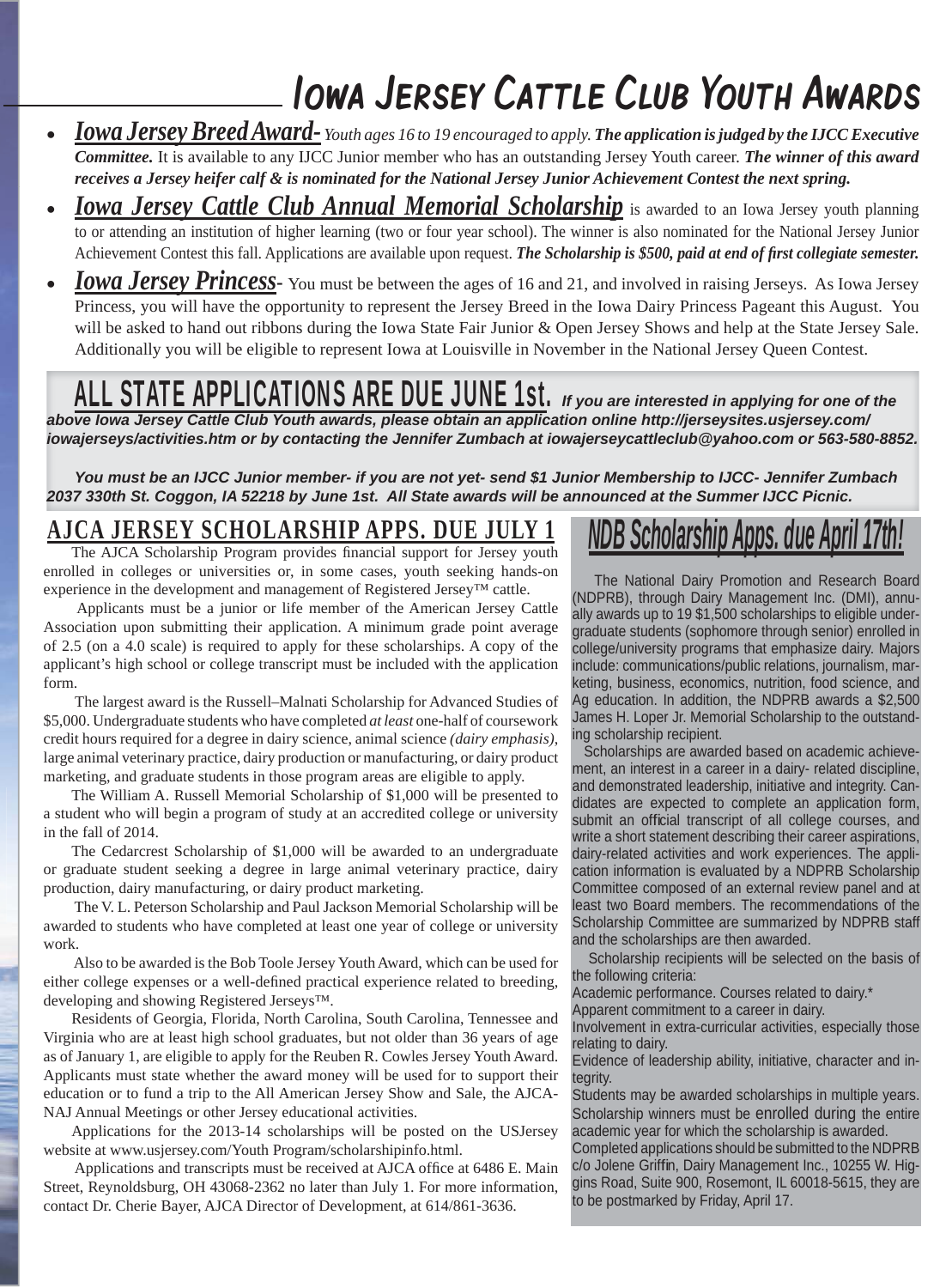# Kara Maxwell, 2ND ALTERNATE NATIONAL JERSEY QUEEN





*Top Picture: L to R: Lena Gourley, OR- 1st Alternate National Jersey Queen, Regina Pozzi, CA- National Jersey Queen, and Kara Maxwell, IA- 2nd Alternate National Jersey Queen.* 

*To Left : Kara Maxwell and her proud dad John Maxwell!*

*To Right: George Colpetzer, center, was named Premier Breeder and Premier Exhibitor of the All American Junior Show. He accepted his banners and Bush River Jerseys Throphies from Iowa Jersey Princess Kara Maxwell, Kentucky Jersey Queen Korri Briggs and Ohio Jersey Queen Kadey Starkey.*

*My experience at the National Jersey Queen competition defi nitely exceeded my expectations. All of the contestants were genuinely excited about the Jersey breed. It was refreshing to be around girls my age who value dairy so highly. What also humbled and impressed me was the effort that the AJCA put into putting on the competition as well as all of the sales and shows. It was incredible! The Jersey Jug Futurity was especially exciting; a very magical experience. This competition helped me to recharge and reconnect with my connections in the dairy industry as well as remind me why I love being involved with the Jersey breed.* 

 *Being named as Second Alternate National Jersey Queen was very much a surprise to me because of the depth of quality in the other contestants. I am very honored to be serving on the Queen's court for this year.* 

*~ Kara Maxwell*



# *ISU Dairy Science Scholarship Honorees Announced*

*Four Iowa State University students will each receive a \$2,500 scholarship from Eric and Nicole Lang, Brooklyn, Iowa.* Each scholarship is awarded in honor of a person who has been a leader in Iowa milk or registered livestock production or has offered significant service to the Iowa dairy industry.

This year's honorees are Jerry Koss, Epworth, Iowa, Greg Lyon, Clarence, Iowa, Rhonda Guy, Newton, Iowa, and Brenda Dilly, Montour, Iowa. Mr. Koss and Mr. Lyon were successful dairy cattle breeders who participated in breed activities. Ms. Guy served for many years at the Iowa State Fair Dairy Show, the last ten as Superintendent. Ms. Dilly has been involved in the family owned Edgebrook dairy herd, and has been the DHIA Field Technician serving the Lang herd, among others, for nearly 30 years.

*Iowa Jersey Today*- February 2016 17 The awards will be presented at the ISU Dairy Science Banquet on March 6 in Ames, Iowa. This is the third year that Eric and Nicole Lang have provided funding for these awards.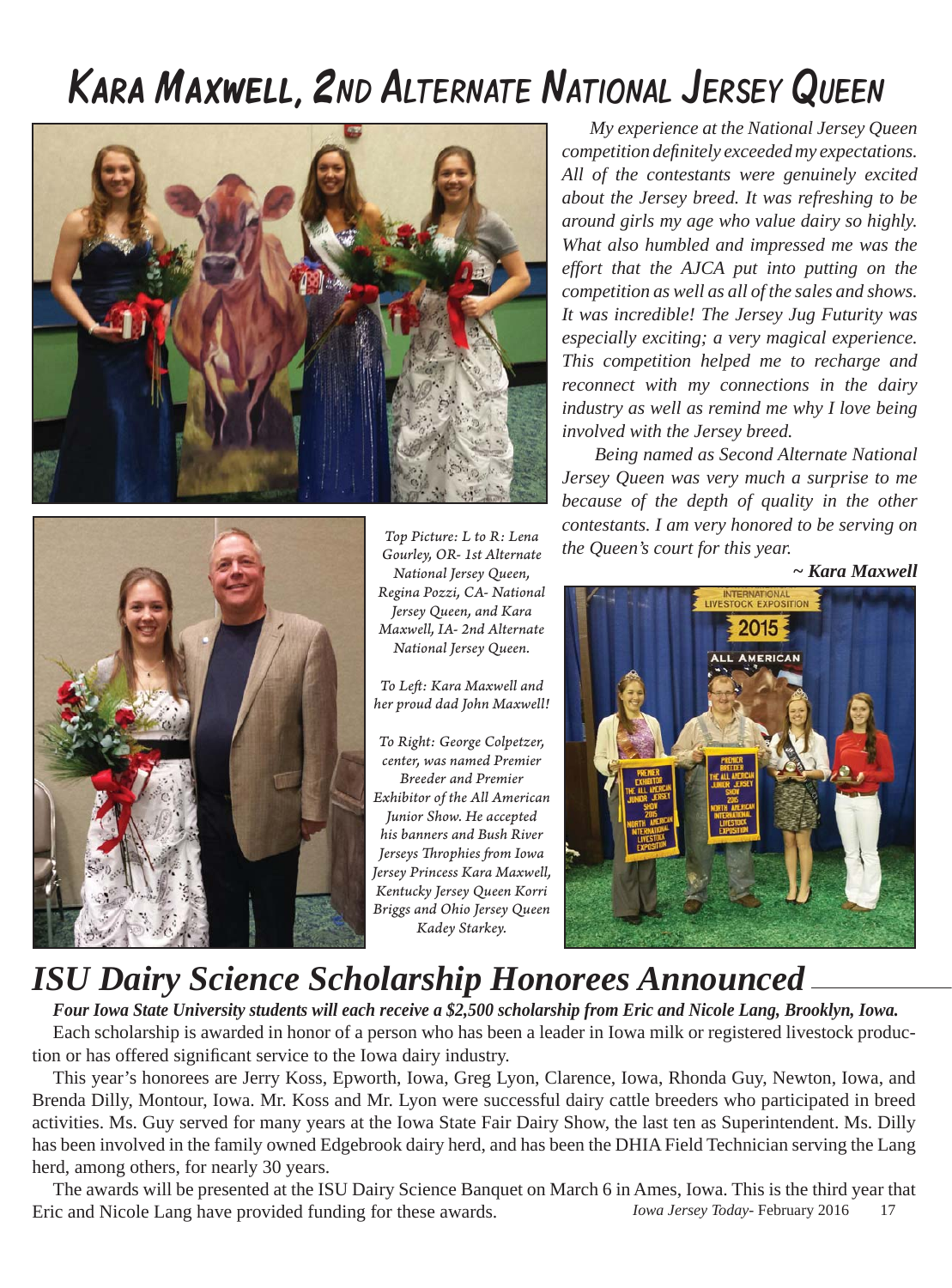# *In Memoriam*



*Lyle Core,* 90, passed away Saturday, September 5, 2015 in Des Moines, IA. Services were held 10:00 a.m. Friday, September 11 at the First United Methodist Church in Indianola with burial following in the Indianola I.O.O.F. Cemetery.

Lyle was born on July 25, 1925 in Pleasantville, IA, to Blaine and Mary Core. He was a member of the Indianola Odd Fellows, Warren County Historical Society and the First United Methodist Church.

Lyle is survived by his children, Scott (Marge) Core, Ken (Brenda) Core, LuAnn (Mark) Smith, Jeff (Alta Mae) Core; brother, Maurice Core; grandchildren, Sarah, Kendra, Dawn, Justin, Garrett, Shanda, Kelly, Brooke, Brady, Brittany; nine great-grandchildren; and 1 great-great-grandchild. He

is preceeded in death by his wife, Edna; and son, Willis.

Visitation was held 4 to 8 p.m. Thursday, September 10 at the First United Methodist Church where family were present to greet friends from 6 to 8 p.m. Memorial contributions may be made to the Warren County Fair, First United Methodist Church or the Indianola Rescue. Online condolences may be made at www.overtonfunerals.com.

# **Top 10 Reasons Farm Trucks are Never Stolen**

10. They have a range of about 20 miles before they overheat, break down or run out of gas.

9. Only the owner knows how to operate the door to get in or out.

8. It is difficult to drive fast with all the fence tools, grease rags, ropes, chains, syringes, buckets, boots and loose papers in the cab.

7. It takes too long to start and the smoke coming up through the rusted-out floorboard clouds your vision.

6. The Border Collie on the toolbox looks mean.

5. They're too easy to spot. The description might go something like this: The driver's side door is red, the passenger side door is green, the right front fender in yellow, etc.

4. The large round bale in the back makes it hard to see if you're being chased. You could use the mirrors if they weren't cracked and covered with duct tape.

3. Top speed is only about 45 mph.

2. Who wants a truck that needs a year's worth of maintenance, u-joints, \$3000 in body work, tail-lights and windshield.

1. It is hard to commit a crime with everyone waving at you.

# **STORK-REPOR**

I *Micah Alan Metzger* was born 12-29-15 to Dana and Kary Metzger, Rock Rapids, IA. He weighed 7 lb. 14 oz, was 19.5 ı L inches long. Micah joins siblings Jeremy 9, Daniel 7, Heidi 5, Lena 4, and Bethany 2. Grandparents are Marvin and Joleen П П Metzger, Multi Rose Jerseys, Rock Rapids, IA.

Prices Reduced on Remaining Convention Items!



**IJCC Cookbooks** 

Over 200 pages of recipes

from lowa Jersey Breeders,

including stories about many

lowa Jersey families, special

kids craft and 3-Dairy-A-Day sections, where all recipes

include dairy products!



**Jersey Notecards** This unique and beautiful bronze sculpture is designed by Iowa's own "Butter Cow Lady," Norma 'Duffy' Lyon. You can see the Jersey Cow and Calf right in her hometown of Toledo, IA. Summer scene at left, winter scene at right.



**Heifer Statues** In honor of the 50th National Heifer Sale, the Iowa Jersey Cattle Club is selling a limited-edition, numbered Jersey heifer statue made especially for the 2007 National Convention by Carol Herden. We have a few of them left after the convention. All proceeds will go to the 2007 convention fund.

|                                                                                            | We have a limited amount of these items available yet!<br>All orders and payments can be sent to Jennifer Zumbach at 3371 227th Ave. Hopkinton, IA 52237,<br>563/580-8852 or iowajerseycattleclub@yahoo.com. Please make checks out to lowa Jersey Convention Fund.<br>We can work out better postage rates on larger orders. Feel free to ask ahead of time. |   |                                                 |                  |
|--------------------------------------------------------------------------------------------|---------------------------------------------------------------------------------------------------------------------------------------------------------------------------------------------------------------------------------------------------------------------------------------------------------------------------------------------------------------|---|-------------------------------------------------|------------------|
| Item<br>$\approx$<br>Jersey Cookbook<br><b>Summer Notecards</b><br><b>Winter Notecards</b> | Price<br>\$10<br>\$5 per 10 pack<br>\$5 per 10 pack                                                                                                                                                                                                                                                                                                           | # | Size Postage each<br>\$3.00<br>\$2.00<br>\$2.00 | Total<br>Journal |
|                                                                                            | <u>These items will be available for sale at the Extravaganza food stand!</u>                                                                                                                                                                                                                                                                                 |   |                                                 | ersey            |
| <b>Heifer Statues</b>                                                                      | \$100 each                                                                                                                                                                                                                                                                                                                                                    |   | \$20.00 (US, \$35 CA)                           | ad designed      |

All proceeds raised from these items will fund future state and national Jersey sponsor requests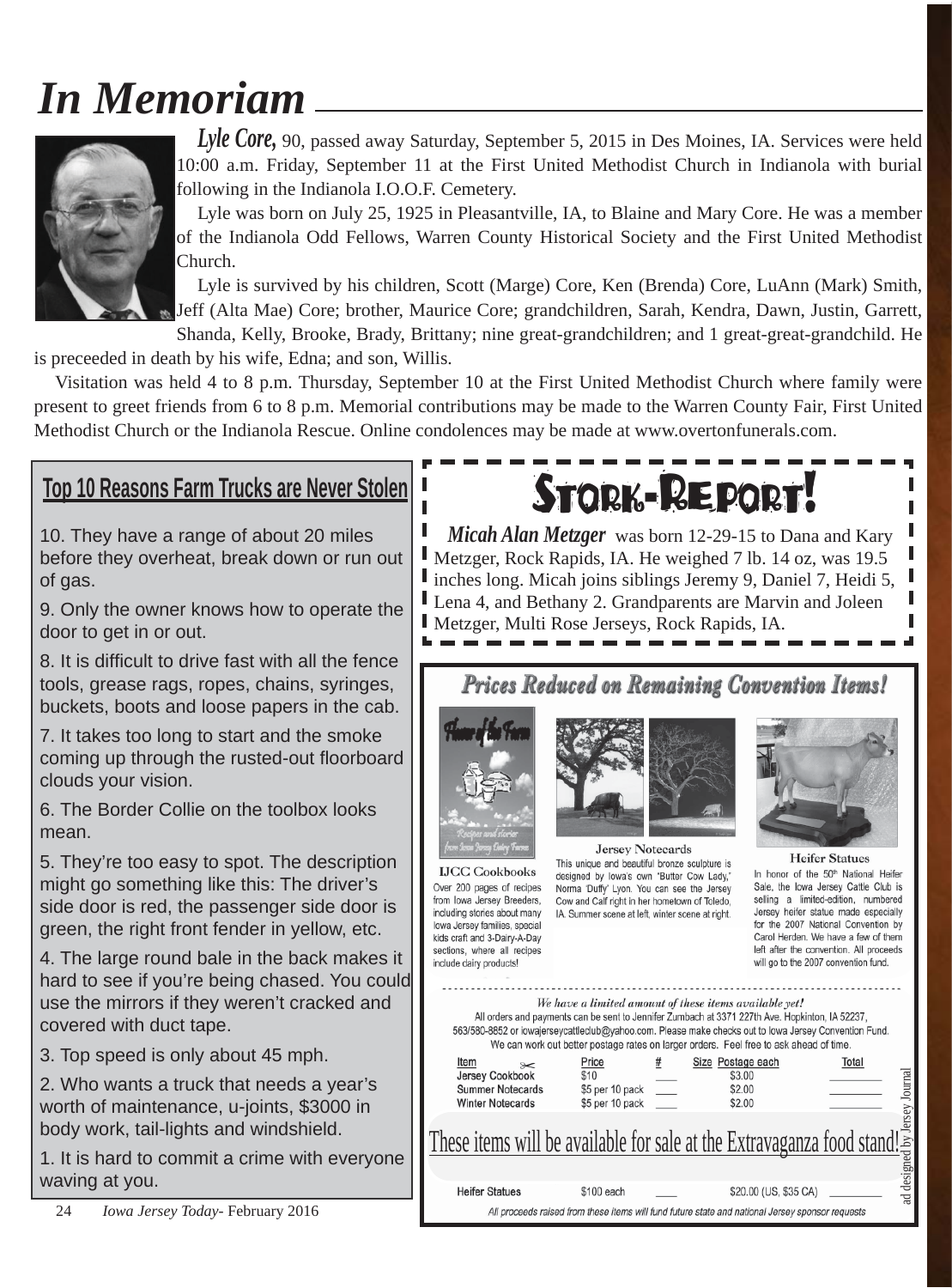# *IJCC Scholarship, Princess and Breed Award Winners*

| ΥR           | <b>Jersey Princess</b>                                                                   | <b>Breed Award</b>                                         | <b>Donated calf</b>                                                                                         | Scholarship                                           |                                                                       |
|--------------|------------------------------------------------------------------------------------------|------------------------------------------------------------|-------------------------------------------------------------------------------------------------------------|-------------------------------------------------------|-----------------------------------------------------------------------|
| 1932         |                                                                                          | Clair Wemer, Gibson                                        | R.G. Kingsley, McGregor                                                                                     |                                                       |                                                                       |
| 1933         |                                                                                          | Donald Roberts, Rudd                                       | W. J. Campbell, Jesup                                                                                       |                                                       | <b>Iowa's Dairy Center - Hall of Breeds</b>                           |
| 1934         |                                                                                          | Clair Wemer, Gibson                                        | Meredith Jersey Farm, Des Moines                                                                            |                                                       |                                                                       |
| 1935<br>1936 |                                                                                          | Earl and Russell Lyon, Traer                               | Fred Idste, Indianola (AJCA fieldman)<br>Albur and Arthur Wallace, Willian Pioneer Hi Bred Corn Co., Grimes |                                                       | The Northeast Iowa Dairy Foundation has                               |
| 1937         |                                                                                          | Jack Valine, Eldora                                        |                                                                                                             |                                                       | received six nominations of very qualified                            |
| 1938         |                                                                                          | Robert Winders, Toledo                                     | E.S. Baughman, Pulaski                                                                                      |                                                       |                                                                       |
| 1939         |                                                                                          |                                                            |                                                                                                             |                                                       | Jersey cows to be showcased at Iowa's Dairy                           |
| 1940         |                                                                                          | Herbert Hoover, Oskaloosa*                                 | Jones Bros. Iowa City                                                                                       | *National Contest Runner up                           |                                                                       |
| 1941         |                                                                                          | Milford Nabholz, West Union                                | Roy F. Learn, Clermont                                                                                      |                                                       | Center, Calmar, IA. This will include having a                        |
| 1942         |                                                                                          | Wendell E. Nicklin, Selma                                  | Fred Paullus, Hampton                                                                                       |                                                       | life-size image featured in the Hall of Breeds                        |
| 1943         |                                                                                          | Durward Lyon, Toledo                                       | Ivan N. Gates, West Liberty                                                                                 |                                                       |                                                                       |
| 1944         |                                                                                          | Robert Massee, Nashua                                      | Meredith Jersey Farm, Des Moines                                                                            |                                                       | area for the next ten years. In order to have                         |
| 1945<br>1946 |                                                                                          | Ray Dankenbring, Waterloo<br>G. Joe Lyon, Toledo           | Sterling Thomas, Marshalltown<br>Robert Massee, Nashua                                                      |                                                       | been nominated a cow must be an Iowa cow                              |
| 1947         |                                                                                          | Maurice Core, Indianola                                    | Campbell Jersey Farm, Jesup                                                                                 |                                                       |                                                                       |
| 1948         |                                                                                          | Mary Jo Skala, Tama                                        | Lyon Bros. (Russell, Howard, Duward, Gaylord), Traer, Toledo                                                |                                                       | (bred or purchased) that has made a positive                          |
| 1949         |                                                                                          | Marion Anderson, Burlington                                | Bert and Clifford Sams, Beaman                                                                              |                                                       | impact on the breed.                                                  |
| 1950         |                                                                                          | Ernest Thomas, Barnes City                                 | Claire Wemer, Rose Hill                                                                                     |                                                       |                                                                       |
| 1951         |                                                                                          | John Wm. Thomas, Barnes City                               | Gold Watch Award                                                                                            |                                                       | Voting: Iowa Jersey Breeders- please be                               |
| 1952         |                                                                                          | Nancy Lee Skala, Tama                                      | Pioneer HiBred Corn Co. (George Sorensen), Grimes                                                           |                                                       | expecting a letter including the nominees and a                       |
| 1953<br>1954 |                                                                                          | Eugene Huck, Sumner<br>Larry Skala, Tama                   | Earl Lyon, Toledo<br>Willard DeBolt, Corydon                                                                |                                                       |                                                                       |
| 1955         |                                                                                          | Tom Lyon, Toledo                                           | Max Decker, Winthrop                                                                                        |                                                       | ballot to reach your mailboxes in mid-February                        |
| 1956         |                                                                                          | Billy McMorkle, Knoxville                                  | Gladstone E.Smith, Whitten                                                                                  |                                                       | for the final voting. Voting must be completed                        |
| 1957         | Alice McCormak                                                                           | Thelma Thiese, Guttenburg                                  | Blaine Core, Indianola                                                                                      |                                                       |                                                                       |
|              | 1958 Phillys Schmidt, Traer                                                              | Leland S. Smith, Crescent                                  | Herbert F. Hoover, Oskaloosa                                                                                |                                                       | via the paper ballots; email votes will not be                        |
| 1959         | Connie Carnahan, Newton                                                                  | Gene Krekel, Burlington                                    | Nabholz Bros., West Union                                                                                   |                                                       | accepted. The cow receiving the most votes                            |
| 1960         | Arelene Chamberlain (Sr.)                                                                | John Griffin, Swan                                         | Eliz. Young and A. Schneider, Jesup                                                                         | Vivian Theise (Jr. Queen)                             | will be the winner.                                                   |
| 1961         | Cleo Converse (Sr.)                                                                      | James Mason, Knoxville                                     | Hanson and Hoglan, Winthrop                                                                                 | Betty Hand (Jr.)                                      |                                                                       |
| 1962         | Jane Little, West Branch<br>1963 Linda Lyon, Traer                                       | James Griffin, Swan<br>David Glime, LaPorte City           | Herbert F. Hoover, Oskaloosa<br>Keith Griffin, Swan                                                         |                                                       | Thank you for your consideration, please                              |
| 1964         | Virginia Lyon, Traer                                                                     | John Wemer, Montezuma                                      | E.J. Skala, Tama                                                                                            |                                                       |                                                                       |
| 1965         | Sheryl Simpson, Spirit Lake                                                              | Roger Schlitter, Waukon                                    | D. N. Olmsted, McGregor                                                                                     |                                                       | contact me at Iowa's Dairy Center with any                            |
| 1966         | Barbara Massee, Nashua                                                                   | Barbara Massee, Nashua*                                    | Wendell E. Nicklin, Selma                                                                                   | 7th in Nat. Contest                                   | questions.                                                            |
| 1967         | Mary Lyon, Traer                                                                         | Robert Lyon, Traer*                                        | Wm. P. Leedom, Ottumwa                                                                                      | National Contest winner                               |                                                                       |
|              | 1968 Mary Ann Kunde, Zwingle                                                             | Janice Hatfield, Newton                                    | Karl Krapfl, Greeley                                                                                        |                                                       | -Megan Kregel                                                         |
|              | 1969 Beth Lyon, Toledo                                                                   | Delores Mueche, Hinton                                     | Wilbur J. Little, West Branch                                                                               | Linda Griffin NJQ 2nd runn-up                         | kregelm@nicc.edu • 563-534-9957 ext 107                               |
|              | 1970 Joan Hatfield, Newton                                                               | Mark Lyon, Toledo*                                         | Russell Lyon, Traer                                                                                         | 6th place in Nat. Contest                             |                                                                       |
|              | 1971 De Muecke, Hinton                                                                   | Dennis Cline, Decorah                                      | E.J. Skala, Tama                                                                                            |                                                       |                                                                       |
| 1972         | Norma Parrott, Greenfield<br>1973 Mary Homan, Remsen                                     | Judy Hatfield, Newton<br>Carol Krebill, Donnellson         | Claire Wemer, Montezuma<br>Claire & Donna Gates, West Liberty                                               | IA Dairy Princess                                     |                                                                       |
|              | 1974 Carol Krebill, Donnellson                                                           | Linda Rausch, Fort Atkinson                                | Lindenwood Jerseys, Burlington                                                                              |                                                       |                                                                       |
|              | 1975 Judy Hatfield, Newton                                                               | Greg Lyon, Toledo                                          | Robert Massee, Nashua                                                                                       |                                                       |                                                                       |
| 1976         | Marlene O'Neil, Iowa City                                                                | Jane Hatfield, Newton                                      | Dwight Krebill, Donnellson                                                                                  |                                                       |                                                                       |
| 1977         | Karen Parrott, Greenfield                                                                | Gary Cline, Decorah                                        | Forrest Hatfield, Newton                                                                                    |                                                       |                                                                       |
| 1978         | Valerie Lyon, Toledo*                                                                    | Tammy Muller, Luana                                        | David & Donna Kunde, Manchester                                                                             | '79 IA Alt. Princess                                  |                                                                       |
| 1979         | Cindy Hays, Olin                                                                         | Jerry Hatfield, Leon                                       | Summit Farm, Lester                                                                                         |                                                       |                                                                       |
|              | 1980 Peggy Lyon, Toledo                                                                  | Julie Cline, Decorah                                       | Lyon Jerseys, Toledo                                                                                        |                                                       |                                                                       |
| 1981         | Jean Schoof, Primghar<br>1982 Julie Cline, Decorah                                       | Clifton Cockburn, Correctionville<br>Matt Dahling, Elkader | Ken Core, Indianola<br>Don Egli, Lockridge                                                                  |                                                       |                                                                       |
|              | 1983 Renee Kingery, Knoxville                                                            | Sandy Meier, Madrid                                        | Norm Nabholz, West Union                                                                                    |                                                       |                                                                       |
| 1984         | Terene Muller, Luana                                                                     | Maurice Kerns, Westgate                                    | David Glime, LaPorte City                                                                                   |                                                       |                                                                       |
| 1985         | Kimberly Seuferer, Chariton                                                              |                                                            | Summit Farm, Lester                                                                                         |                                                       |                                                                       |
| 1986         | Tracy Pleis, Fairbank                                                                    | John Metzger, Lester                                       | Lyon Jerseys, Toledo                                                                                        |                                                       |                                                                       |
| 1987         | Linette Hodson, Ackworth                                                                 |                                                            |                                                                                                             |                                                       |                                                                       |
| 1988         | no candidates                                                                            | Byron Ehrie, Decorah                                       | Summit Farm, Lester                                                                                         |                                                       |                                                                       |
| 1989<br>1990 | Jennifer Metzger, Lester<br>Amanda Hodson, Ackworth                                      | Mark Pleis, Fairbank                                       | Ivan Gates, West Liberty                                                                                    | Scholarship<br>Began in 1991                          |                                                                       |
| 1991         | Sheila Steffen, Holy Cross                                                               | Jason Cline, Decorah                                       | Steve and Joan Kunde, Peosta                                                                                | Mark Pleis, Fairbank                                  |                                                                       |
| 1992         | Jennifer Sickles, Readlyn                                                                |                                                            |                                                                                                             | Jennifer Sickles, Readlyn                             |                                                                       |
| 1993         |                                                                                          |                                                            |                                                                                                             | Jennifer Robinson, Bedford                            |                                                                       |
|              | 1994 Emily Arlen, New Vienna                                                             | Nathan Cline, Decorah                                      | Lyon Jerseys, Toledo                                                                                        | Ann Paulson                                           |                                                                       |
| 1995         | Kari Lyon, Toledo                                                                        |                                                            |                                                                                                             | Emily Arlen, New Vienna                               |                                                                       |
| 1996         | Naomi Stammeyer, Oelwein                                                                 | Jennifer Kunde, Manchester                                 | Dennis and Cheryl Cline, Decorah                                                                            | Nathan Cline, Decorah                                 |                                                                       |
| 1997         |                                                                                          | Carrie Kunde, Manchester                                   | David & Donna Kunde, Manchester                                                                             | Jennifer Kunde, Manchester                            | <b>Thank you to Kunde Jersey</b>                                      |
|              | 1998 Jennifer Kunde, Manchester* Michael Kunde, Manchester<br>1999 Katie Metzger, Alvord | Kristy Schoof, Primghar                                    | Cedar Valley Dairy, Atalissa<br>Summit Farm, Lester                                                         | Jeremy Meyer, Garnavillo<br>Michael Kunde, Manchester | *Alt IA Dairy and National Jersey Queen<br>Farm, Manchester, IA for   |
| 2000         | Stacy Storbeck, Elkader                                                                  | Daniel Kunde, Manchester                                   | Jim and Carol Pflughaupt, Central City                                                                      | Rachel Stammeyer, Oelwein                             |                                                                       |
| 2001         | Katie Meyer, Garnavillo                                                                  | Kevin Hatfield, Leon                                       | Brian and Heidi Lantzky, Waucoma                                                                            | Kristy Schoof, Primghar                               | donating a Jersey heifer                                              |
| 2002         | Kristy Schoof, Primghar                                                                  | Kevin Cline, Decorah                                       | Covington Jerseys, Leon                                                                                     | Jason Steinlage, West Union                           |                                                                       |
|              | 2003 Lindsey Stewart, Oelwein*                                                           | Kyle Hatfield, Leon                                        | Hatfield Jersey Farm, Leon                                                                                  | Lindsey Stewart, Oelwein                              | calf to the 2015 Iowa Jersey<br>*2nd Alternate National Jersey Queen  |
| 2004         | Amanda Arlen, New Vienna                                                                 | award not given                                            |                                                                                                             | Drew Metzger, Rock Rapids                             | <b>Breed Award winner, Nick</b>                                       |
| 2005         | Erin Lyon, Toledo                                                                        | Hannah Covington, Leon                                     | Lyon Jerseys, Toledo                                                                                        | Heather Horst, Bristow                                |                                                                       |
| 2007         | 2006 Maggie Metzger, Lester<br>Brittany Lantzky, Hawkeye                                 | Titus Covington, Leon<br>ward not given                    | Ron Kaiser, Garvavillo                                                                                      | Hillary Horst, Bristow<br>Megan Kregel, Guttenberg    | Bagge, Worthington. You                                               |
|              | 2008 Brittany Lantzky, Hawkeye                                                           | Brittany Lantzky, Hawkeye                                  | Jennifer Zumbach, Hopkinton                                                                                 | Kaitlin Hanson, Decorah                               |                                                                       |
|              | 2009 Kari Lien, Calmar                                                                   | Kari Lien, Calmar                                          | Lyon Jerseys, Toledo                                                                                        | Todd Lyon, Toledo                                     | will receive $3 - 1/2$ page ads                                       |
| 2010         | no one                                                                                   | Kara Maxwell, Donahue                                      | Kunde Jersey Farm, Manchester                                                                               | Kari Lien, Calmar                                     | for our appreciation.                                                 |
|              | 2011 Kendra Core, Ackworth                                                               | Eric Metzger, Lester                                       | Kevin Cline, Minneapolis, MN                                                                                | Jordan Hanson, Decorah                                |                                                                       |
| 2012         | Ashley Pugh, West Union                                                                  | Megan Lien, Calmar                                         | Summit Farm, Lester                                                                                         | Kara Maxwell, Donahue                                 |                                                                       |
| 2013         | Rylie Pflughaupt, Vinton*                                                                | Dayle Lantzky, Hawkeye                                     | Jim and Carol Pflughaupt, Central City                                                                      | Colt Churchill, Altoona                               | Alternate IA Dairy Princess<br>Iowa Jersey Today- February 2016<br>27 |
|              | 2014 Dayle Lantzky, Hawkeye<br>2015 Kara Maxwell, Donahue <sup>*</sup>                   | MiKayla Lien, Calmar<br>Nick Bagge, Worthington            | Tim Covington, Covington Jerseys<br>Kunde Jersey Farm, Manchester                                           | Rylie Pflughaupt, Vinton<br>Mikayla Lien, Calmar      | *2nd Alternate National Jersey Queen                                  |
|              |                                                                                          |                                                            |                                                                                                             |                                                       |                                                                       |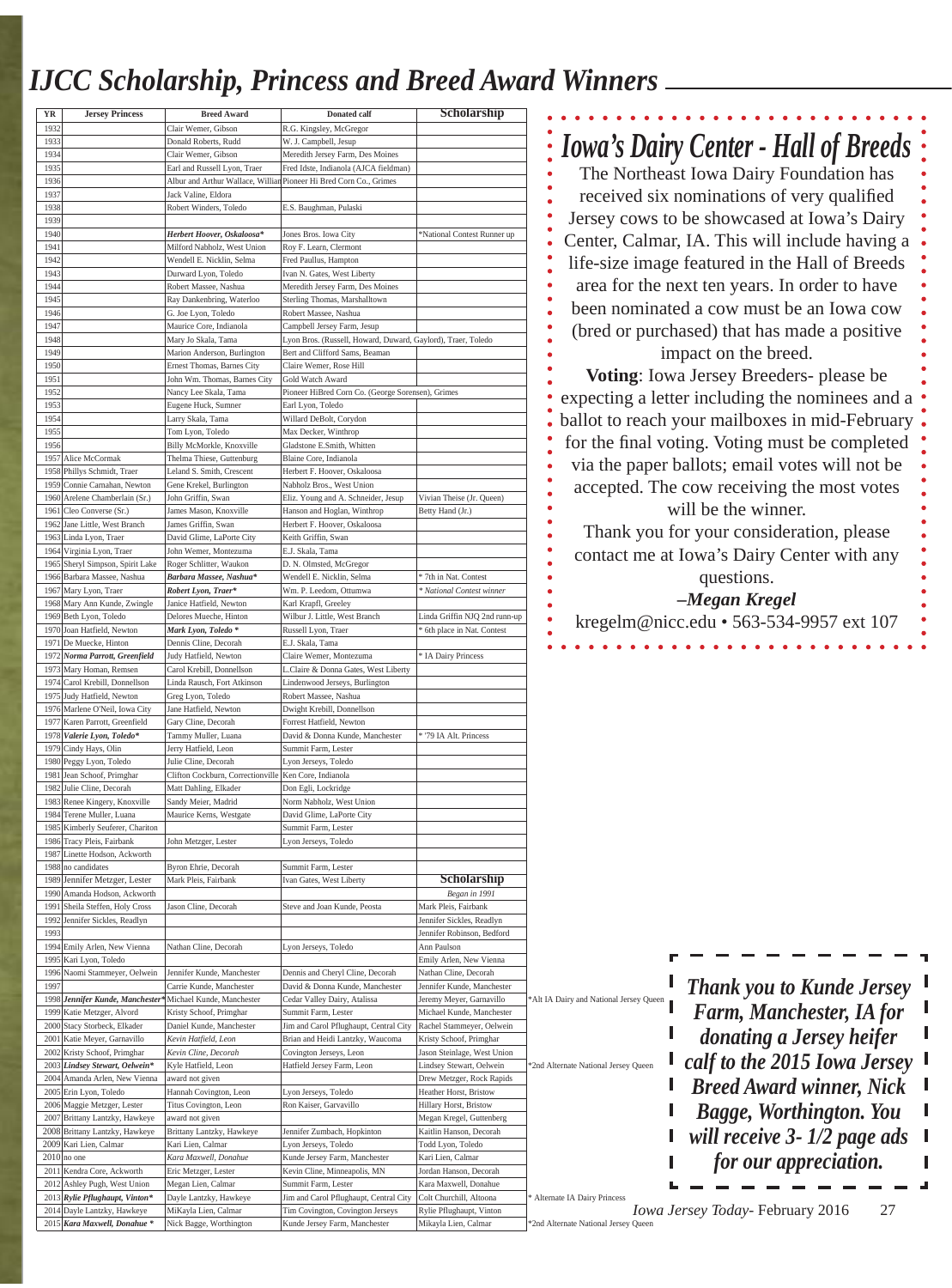*As summer came to a close, I started looking for different recipes to use the same garden produce we'd been enjoying for weeks and months! Below are some new recipes that were a hit and some other favorites of ours.*

## *Kale Pasta Salad*

1 pound Bowtie Pasta (or pasta of choice) 3 Tablespoons Pine Nuts 1/4 cup Olive Oil 6 cloves Garlic, Minced 1/2 teaspoon Salt, More To Taste 1 teaspoon Black Pepper, More To Taste 1 bunch Kale, cut spine out (bitter), Finely Sliced 4 ounces, weight Parmesan Cheese, Shaved

Cook pasta according to package directions. Drain, rinse with cold water, and add to a large bowl. Set aside. Add pine nuts to a small skillet over low heat. Toast slowly over the course of 8-10 minutes, tossing regularly. Remove from the skillet and set aside. In a large skillet, heat olive oil and garlic over low heat so that the garlic slowly infuses the oil. When the oil starts to cause the garlic to sizzle, stir around so the garlic doesn't get too brown. When garlic starts to turn golden, add salt and pepper, stir, and set aside for 5 minutes.

After 5 minutes, pour the oil mixture (scraping the salt, pepper, and garlic) all over the bowtie pasta. Toss to combine and set aside.

Set the same skillet (without cleaning it) over mediumhigh heat. Add the kale and cook for 5 minutes, or until partly wilted.

Add kale and pine nuts to the pasta and toss it all together. Check to make sure it's no longer warm, then add Parmesan shavings and toss. Taste for seasonings and add more salt and pepper if needed.

Chill for at least 2 hours before serving.

(Note: This is great warmed up and served as a hot pasta dish. You can add shrimp, sliced polish sausage, etc. to make it a meal.)

### *Creamy Four Cheese Garlic Spaghetti Sauce*

- 1 tablespoon olive oil
- 1 tablespoon butter
- 5 garlic cloves, minced
- 8 oz spaghetti
- 1 cup cooked pasta water
- 1 chicken bullion cube
- 1 cup heavy cream (I use Jersey milk!)

1 and 1/2 cups of Four-Cheese Italian White Cheese Blend (Mozzarella, White Cheddar, Provolone, Asiago) parsley or chives or green onions, finely chopped

30 *Iowa Jersey Today*- February 2016

**Family Favorite Recipes!** You can also add shrimp, sliced polish sausage, etc. to make it a meal.

> Heat olive oil and butter on medium heat in a large skillet, add minced garlic and cook for about 1 minute on medium heat, without burning.

Cook pasta in a separate pan, drain. Reserve some of cooked pasta water. Dissolve 1 cube of chicken broth bullion in 1 cup of hot pasta water.

Add pasta water (with the dissolved chicken broth bouillon cube in it), heavy cream, and cooked spaghetti to the skillet with cooked garlic. Bring to boil, stirring. Once the liquids are boiling, immediately add cheese and keep stirring everything together (spaghetti and the cream), while boiling, until cheese melts and coats pasta, for about 1 minute. Reduce to simmer and continue to cook, constantly stirring, to thicken the sauce - for another minute or two.

To serve, top each serving with finely chopped chives, or green onions, or parsley

## *Oatmeal Pancake Mix*

- 4 c quick-cooking oatmeal
- 2 c all-purpose flour
- 2 c wheat flour
- 1 c packed brown sugar
- 1 c nonfat dry milk
- 3 T baking powder
- 2 T cinnamon
- 5 t salt
	- ½ t cream of tartar

Needed: 2 eggs, 1/3 c vegetable oil, 2 c pancake mix (Above), 1 c water

To Make: Beat eggs in small bowl. Gradually beat in oil. Add mix alternately with water; mix well. Pour batter by ¼ cupfuls onto lightly greased hot griddle on medlow heat; turn after 2 minutes. Cook until second side is browned. Makes ~10/batch.

If you have extra batter- make toaster sized pancakes and freeze them. When needed, just put desired amount in the toaster for a quick breakfast.

## *Homemade Microwave Popcorn*

Place 1/3 cup popcorn kernels into approx. 6 in X 12 in paper bag. Fold top over twice to seal.

Place closed paper bag into microwave standing or laying flat. Cook on high for  $1\frac{1}{2}$  to 3 minutes or until popping slows. DO NOT OVERPOP- it will burn!

Remove from microwave, open bag carefully and pour into bowl. Top with melted butter, salt or other favorite toppings.

Note: Any unpopped kernels can be put back into bag, returned to microwave to cook for another minute or until popping slows again. Paper bag can be reused for popping more popcorn.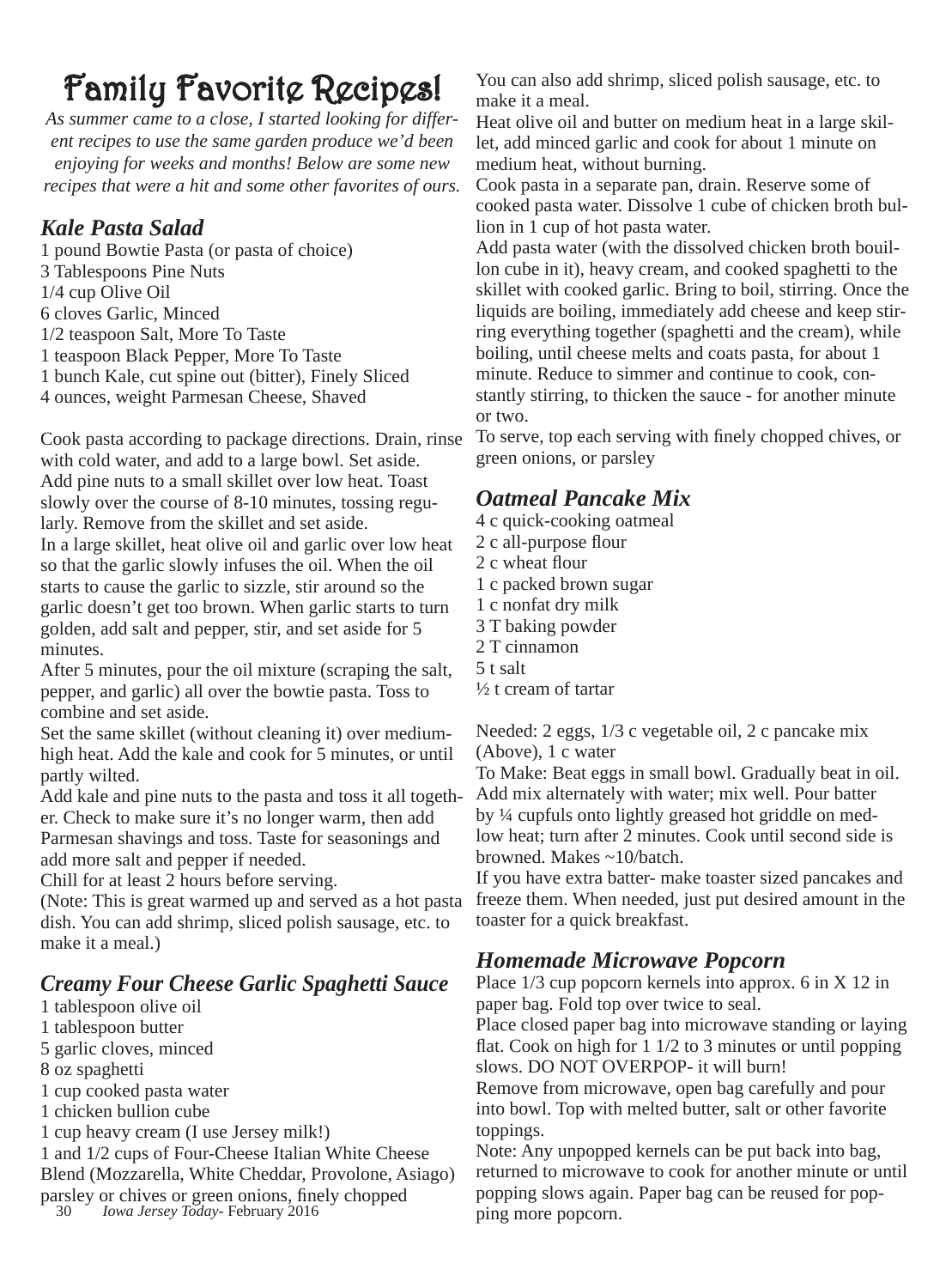# **NATIONAL DAIRY SHRINE SCHOLARSHIPS DUE APRIL 15**

Tomorrow's dairy leaders are here today, in classrooms, 4-H clubs, FFA chapters, and on dairy farms across the country. National Dairy Shrine's task is to encourage, stimulate and inspire them. Since its inception, National Dairy Shrine has recognized the importance of laying a foundation for the future, and has constantly expanded its youth programs to capture and challenge the interest of outstanding dairy youth in our industry. Dairy students, our future leaders, are eligible to apply for these National Dairy Shrine college scholarships and recognition awards with grants totaling over \$50,000.

All National Dairy Shrine scholarships and student awards are only for U.S. students attending schools, colleges or universities in the United States and majoring in dairy industry or other agricultural related fields. The Klussendorf / McKown scholarships are also available to students from Canadian universities.

Listed below are qualification details for you to review before you apply for any scholarship. *APPLICATIONS ARE ACCEPTED FROM MARCH 1ST THROUGH APRIL 15TH.* (It is necessary to send only one transcript of your school coursework and grades even if you apply for more than one scholarship.) Please note that a student may only win the same scholarship or award once! Previous scholarship non-winners if they still qualify for any scholarship are welcome to reapply for a scholarship next year. Go to *http://dairyshrine.org/download\_scholarship\_app.php* for details and to download applications for the following Scholarships.

NDS / KILDEE GRADUATE SCHOLARSHIPS (2 at \$3,000), NDS / KILDEE UNDERGRADUATE SCHOLARSHIP (1 at \$1,500), NDS / STUDENT RECOGNITION PROGRAM (1st - \$2,000; 2nd - \$1,500; 3rd through 7th - \$1000), (NDS JUNIOR MERIT SCHOLARSHIP (1st - \$1,500; 2nd through 4th - \$1,000), NDS SOPHOMORE MERIT SCHOLARSHIP (1st - \$1,500; 2nd through 4th - \$1,000), NDS / DMI MILK MARKETING & DAIRY PRODUCTS SCHOLARSHIP (1st - \$1,500; 2nd through 5th - \$1,000), NDS / DMI EDUCATION & COMMUNICATION SCHOLARSHIP (1st - \$1,500; 2nd through 5th - \$1,000), NDS / IAGER SCHOLARSHIP(S) (2 at \$1,000), NDS / MAURICE E. CORE SCHOLARSHIP (2 at \$1000), NDS/ McCULLOUGH SCHOLARSHIPS (1st-\$2,500 & 2nd-\$1,500) and NDS / KLUSSENDORF / MCKOWN SCHOLARSHIPS (7 at \$1,500).

# *2016 Iowa Jersey Cattle Club Membership*

| 16               | <b>Last Name</b> | <b>First Name</b>                          | <b>Junior Member</b>         | Address                   | <b>City</b>             | <b>ST</b>   | Zip   | Phone                               | <b>Farm Name</b>                         |
|------------------|------------------|--------------------------------------------|------------------------------|---------------------------|-------------------------|-------------|-------|-------------------------------------|------------------------------------------|
| H                | <b>Bakker</b>    | <b>Bernie</b> and Rachel                   |                              | 3270 Fir Avenue           | <b>Rock Valley</b>      | IA          | 51247 |                                     | <b>Rock Bottom Dairy</b>                 |
| H                | <b>Byers</b>     | Jeff and Kathy, Bradley, Jeffery and Paige |                              | 21174 Nevada Street       | Milo                    | IA          |       | 50166 641-942-7768                  | <b>Byers Dairy Farm</b>                  |
| H                | Cline            | Nathan and Abby                            |                              | 1191 Old Stage Rd.        | Decorah                 | IA          |       | 52101 563-380-1588                  | Golden Dream Jerseys                     |
| $\mathsf{A}$     | Dahling          | Marvin and Annette                         |                              | 20236 295th St.           | Elkader                 | IA          |       | 52043 319-245-1419                  |                                          |
| H <sub>4</sub> J | Hettinga         | Jason and Mary                             | Meghan, Lane, Maren, Madison | 4244 Jay Ave.             | Orange City             | IA          |       | 51041 712-737-2237                  |                                          |
| A                | Freeman          | Richard and Coleen                         |                              | 7654 203rd Ave.           | Carlisle                | IA          |       | 50047 515-989-0012                  |                                          |
|                  | Klemme           | Paul and Margaret                          | Gabrielle                    | 2761 Muddy Creek Lane     | Coralville              | IA          |       | 52241 319-338-9002                  |                                          |
| H                | Kregel, Mgr      | Megan                                      |                              | P.O. Box 400              | Calmar                  | IA          |       | 52132 563-534-9957                  | NE Iowa Dairy Foundation                 |
| H                | Kunde            | David and Donna                            |                              | 2029 275th St.            | Manchester              | IA          |       | 52057 563-922-2883                  | Kunde Jersey Farm                        |
| H                | Lang             | Eric                                       |                              | 1842 400th Ave.           | Brooklyn                | IA          | 52211 |                                     | Yarrabee Farms                           |
| H                | Lang             | Dane                                       |                              | 1832 400th Ave.           | Brooklyn                | IA          | 52211 |                                     | Yarrabee Farms                           |
| А                | Lyon             | Margaret                                   |                              | 107 West Marshall St.     | Toledo                  | IA          |       | 52342 641-484-2755                  | Lyon Jerseys                             |
| Н                | Lyon             | Eric and Teresa                            |                              | 2622 K Ave.               | Toledo                  | IA          |       | 52342 641-484-2299                  | Lyon Jerseys                             |
| H                | Lyon             | Stuart                                     |                              | 2691 Hwy 63               | Toledo                  | IA          |       | 52342 641-484-6890                  | Lyon Jerseys                             |
| Н                | Lyon             | Joe                                        |                              | 2621 K Ave.               | Toledo                  | IA          |       | 52342 641-484-3129                  | Lyon Jerseys                             |
| А                | McHone           | Larry                                      |                              | 5904 Valley Rd.           | Ames                    | IA          | 50014 |                                     |                                          |
| H                | Metzger          | Harvey                                     |                              | 2187 110th St.            | Larchwood               | IA          |       |                                     | 51241 712-478-4627h or Summit Farm, Inc. |
| H                | Metzger          | Rodney                                     | Toby                         | 1328 Dove Ave. Box 40     | Lester                  | IA          |       |                                     | 51242 712-478-4361h, 7 Summit Farm, Inc. |
| А                | Milroy           | Libby and Ron Green DMV                    |                              | 2242 South Crane View Rd. | North Platte            | <b>NE</b>   |       | 69101 308-534-3659                  | Duckdawg Creek Farms                     |
| H                | Pflughaupt       | Jim and Carol                              |                              | 966 Brown Ave.            | Central City            | IA          |       | 52214 319-438-1460                  | Ja-Glo Jerseys                           |
| H                | Schantz          | Karen                                      |                              | 17226 318th St.           | <b>Strawberry Point</b> | <b>I</b> IA |       | 52076 563-933-2232                  |                                          |
|                  |                  | Schweigert Fan Dan and Connie              |                              | 13277 Anitoch Road        | Tremont                 | IL          | 61568 |                                     | Maple Lawn Jersey Farm                   |
| H                | Strottmann       | Ron                                        |                              | 2220 Piedmont Ave.        | Readlyn                 | IA          |       | 50668 319-279-3997                  | Strottmann Jerseys                       |
| А                | Thoreson         | Dale                                       |                              | 821 Spruce St.            | Allison                 | IA          |       | 50602 319-882-4275h or 319-267-2707 |                                          |
| А                | Wunder           | William and Beth                           |                              | 2215 Clark Ave.           | Ames                    | IA          | 50010 |                                     |                                          |